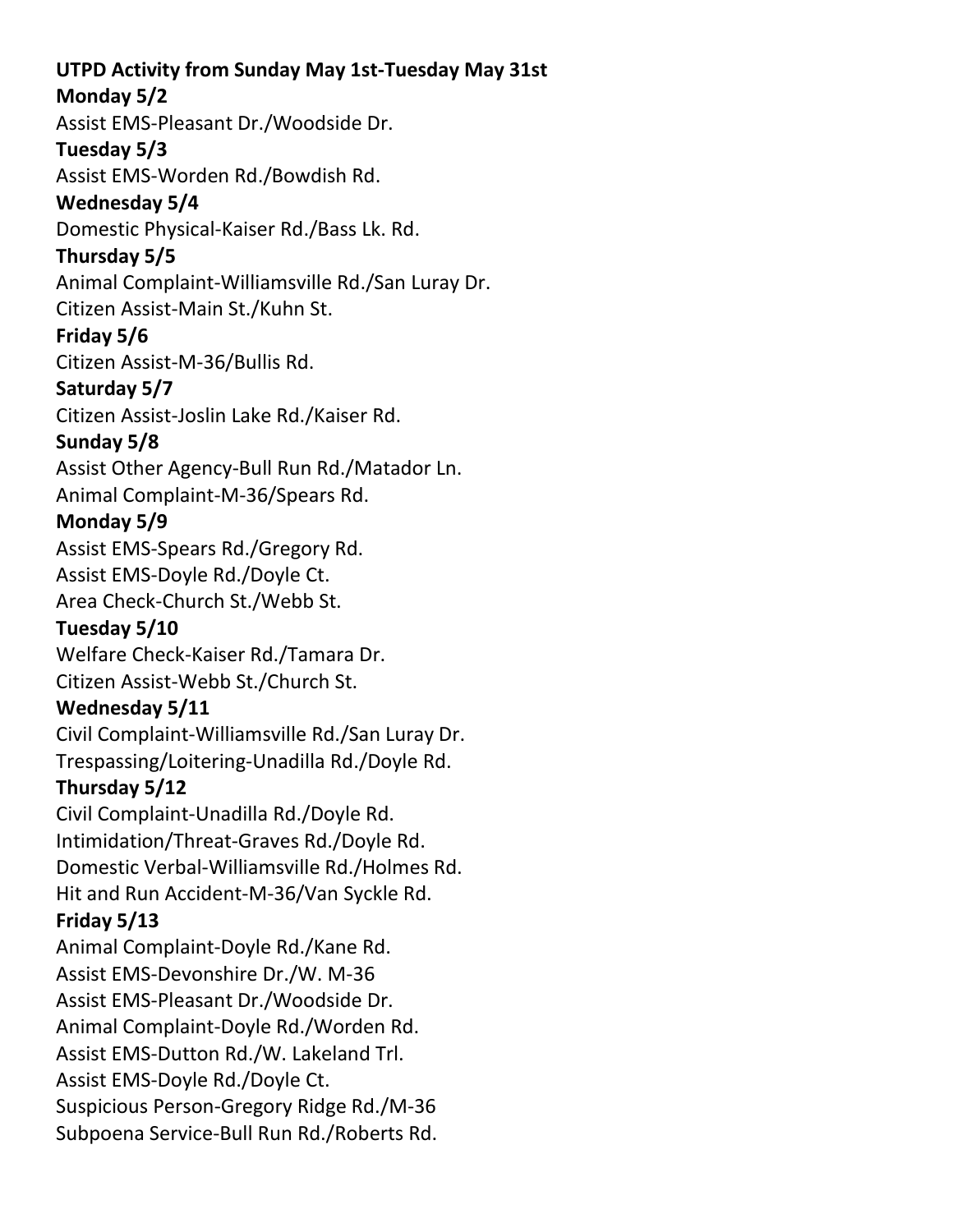### **Saturday 5/14**

Suspicious Person-Hadley Rd./Joslin Lake Rd. Assist UTFD-Doyle Rd./Roepke Rd. Subpoena Service-Willow St./Red Pine St.

Abandoned Vehicle-Livermore Rd./E. Trebesh Cir.

#### **Sunday 5/15**

Vehicle Theft-Arnold Rd./ W. M-36

#### **Monday 5/16**

Structure Fire-Dexter Trl./ M-36 Assist EMS-M-106/Doyle Rd.

#### **Tuesday 5/17**

Fraud-Doyle Rd./Kane Rd. Vin Inspection-Celestial Cir./Doyle Rd.

#### **Wednesday 5/18**

Assist EMS-Pleasant Dr./Kaiser Rd.

Road Hazard-M-106/Dutton Rd.

#### **Thursday 5/19**

Assist EMS-Parkdale Dr./Crossdale Dr.

#### **Friday 5/20**

Intimidation/Threats/Harassment-Hadley Rd./Joslin Lake Rd.

Trespassing, Loitering-M-36/Dexter Trail

### **Saturday 5/21**

Assist Fire Department-Spears Rd./Barton Rd.

Assist EMS-M-36?Spears Rd.

Respond to Alarm-Bradley Rd./Plainfield Rd.

### **Sunday 5/22**

Assist Village of Pinckney Police Dept.-Park St./Putnam St.

### **Monday 5/23**

Suspicious Person-E. Trebesh Cir./Livermore Rd.

Citizen Assist-Wasson Rd./Weller Rd.

### **Tuesday 5/24**

Hazard-M-36/Spears Rd. Assist EMS-Pleasant Dr./Unadilla Rd.

### **Wednesday 5/25**

Suspicious Situation-Wasson Rd./Weller Rd.

### **Thursday 5/26**

Assist EMS-W. M-36/Livermore Rd.

Citizen Assist-E. Trebesh Cir./Livermore Rd.

### **Friday 5/27**

Animal Complaint-Doyle Rd./Doyle Ct. Traffic Violation/Arrest-Doyle Rd./Williamsville Rd.